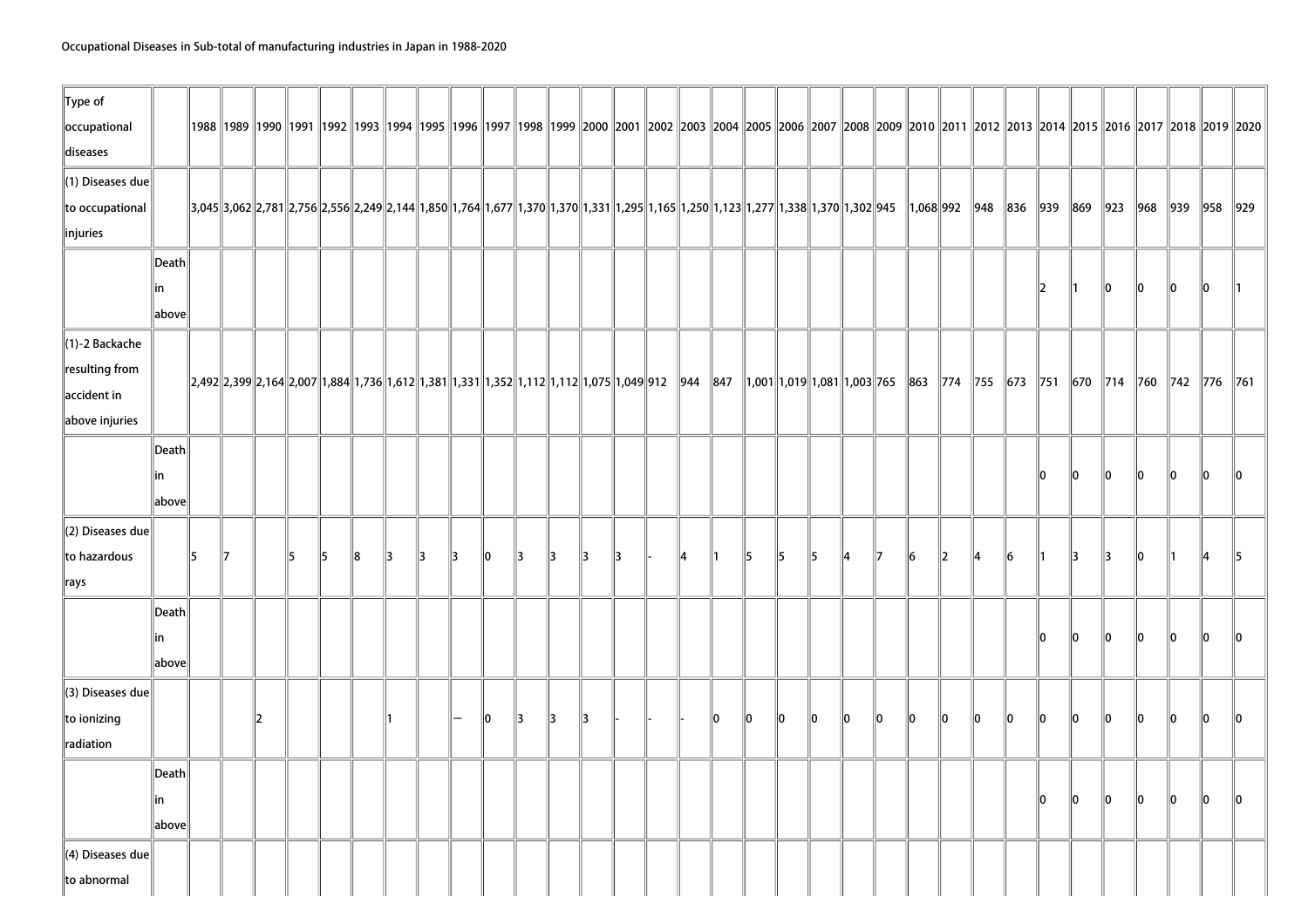| atmospheric<br>pressure                                               |                       |         |                        |               |    |         |    |    | 13           | $\parallel$ <sub>2</sub> | $\ 0\ $ |                         |    |             |             |                       |    | llo | 10             | $\ 0\ $         | 10             | 10             | llo. | $\ 0\ $       | $\ 0\ $       | $\ 0\ $         |     | $\ 0\ $   | $\ 0\ $ | $\ 0\ $       | $\parallel$ 1 | $\ 0\ $   | $\ 0\ $         | $\ 0\ $         |
|-----------------------------------------------------------------------|-----------------------|---------|------------------------|---------------|----|---------|----|----|--------------|--------------------------|---------|-------------------------|----|-------------|-------------|-----------------------|----|-----|----------------|-----------------|----------------|----------------|------|---------------|---------------|-----------------|-----|-----------|---------|---------------|---------------|-----------|-----------------|-----------------|
|                                                                       | Death<br> in<br>above |         |                        |               |    |         |    |    |              |                          |         |                         |    |             |             |                       |    |     |                |                 |                |                |      |               |               |                 |     | 10        | 10      | 10            | 10            | 10        | 10              | 10              |
| $\ $ (5) Diseases due<br>$\ $ to abnormal<br>temperature              |                       |         | $\ 370\ 442\ 327\ 500$ |               |    | 405 301 |    |    |              |                          |         | 369 375 252 202 161 161 |    | $\vert$ 188 | $\vert$ 197 | 142   142   157   131 |    |     |                | $\parallel$ 124 |                | 136   141   90 |      | $\ 217\ 151$  |               | $\parallel$ 154 | 183 | $\ 153\ $ | 168     | 184           |               | 191   313 | $\ 264\ 277$    |                 |
|                                                                       | Death<br> in<br>above |         |                        |               |    |         |    |    |              |                          |         |                         |    |             |             |                       |    |     |                |                 |                |                |      |               |               |                 |     |           | 16      | $\parallel$ 0 | ∥1            | 15        | 14              | $\vert 6 \vert$ |
| $\ $ (5)-2 Heat<br>stroke in above<br>abnormal<br>temperature         |                       |         |                        |               |    |         |    |    |              |                          |         |                         |    |             |             |                       |    |     |                |                 |                |                |      |               |               |                 |     | 84        | 85      | $\vert$ 97    | $\ 114\ 221$  |           | $\parallel$ 184 | $\parallel$ 199 |
|                                                                       | Death<br> in<br>above |         |                        |               |    |         |    |    |              |                          |         |                         |    |             |             |                       |    |     |                |                 |                |                |      |               |               |                 |     |           | ∥4      | 10            | 10            | 15        | 14              | $\vert 6 \vert$ |
| $\ $ (6) Ear diseases<br>due to noise                                 |                       | 16      |                        | $\parallel$ 4 | 14 |         | 15 | 16 | $\mathbb{Z}$ | 3                        | ∥1      | 13                      | 13 | 15          |             | 13                    | 13 | 14  | 13             | 18              | 117            | $\ 2$          | 14   | $\parallel$ 3 | 5             | 17              | 10  | $\ 0\ $   | 10      | 2             | 13            | 11        | 14              | $\parallel$ 3   |
|                                                                       | Death<br> in<br>above |         |                        |               |    |         |    |    |              |                          |         |                         |    |             |             |                       |    |     |                |                 |                |                |      |               |               |                 |     | 10        | 10      | 10            | 10            | 10        | 10              | $\parallel$ 0   |
| $\ $ (7) Diseases due<br>to factors other<br>than (2) to (6)          |                       | $\ 2\ $ | Ю                      | ∣∠            |    | 13      | 15 |    |              |                          | 13      | ∥9                      | 19 | 2           | 16          | 8                     | 13 | 8   | $\parallel$ 11 | ∥9              | $\parallel$ 15 | 4              | 3    | $\ 8$         | $\parallel$ 4 | 14              |     | 13        | 16      | 2             | 13            | 6         | 15              | 2               |
|                                                                       | Death<br> in<br>above |         |                        |               |    |         |    |    |              |                          |         |                         |    |             |             |                       |    |     |                |                 |                |                |      |               |               |                 |     | 10        | 10      | $\parallel$ 0 | $\parallel$ 0 | $\ 0\ $   | $\parallel$ 0   | $ 0\rangle$     |
| $\ $ (8) Diseases of<br>locomotion and<br>$\parallel$ internal organs |                       |         |                        |               |    |         |    |    |              |                          |         |                         |    |             |             |                       |    |     |                |                 |                |                |      |               |               |                 |     |           |         |               |               |           |                 |                 |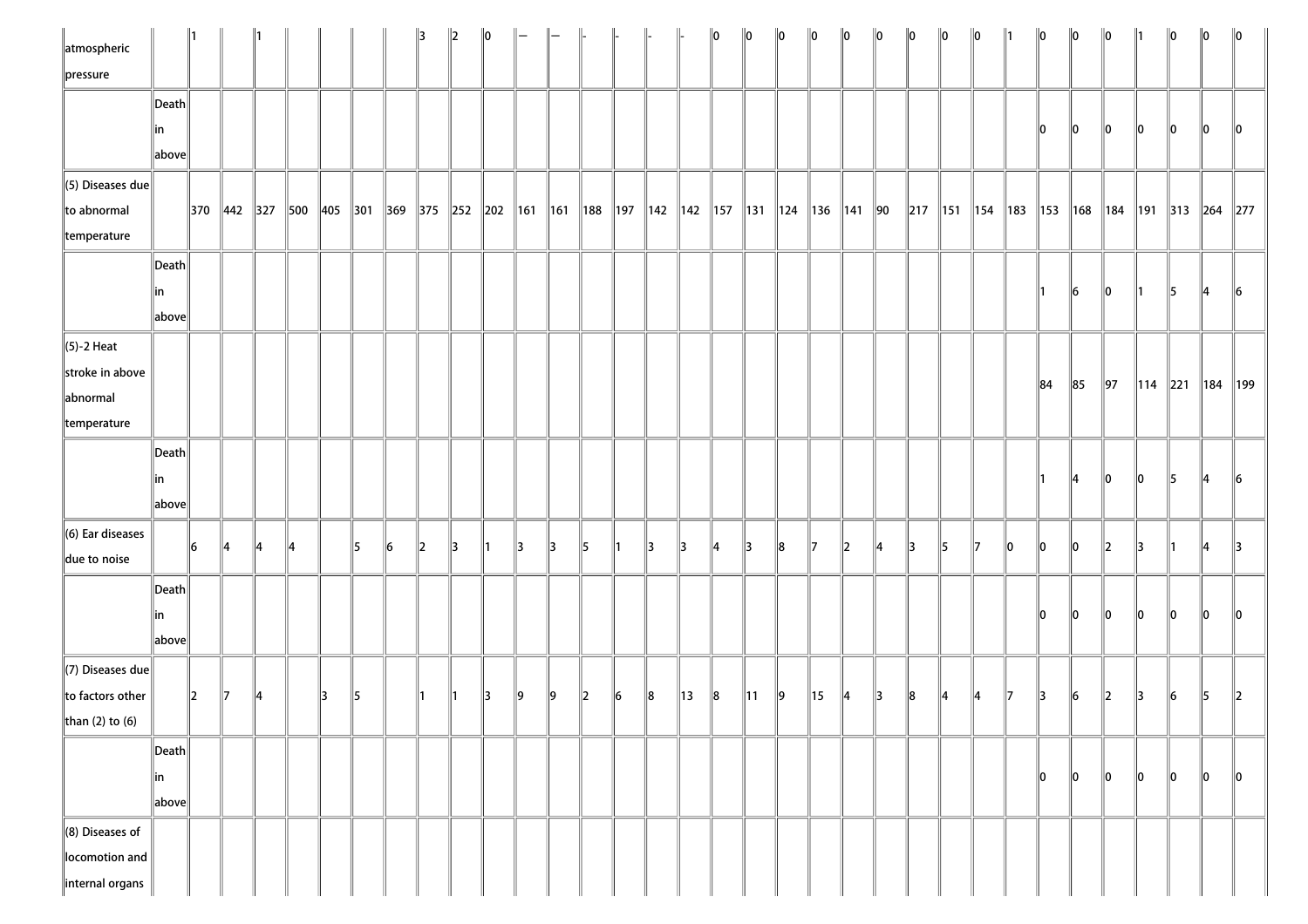| due to heavy               |       | $\parallel$ 52 | $\parallel$ 49 | $\parallel$ 33 | $\parallel$ 34 | $\ 22\ $   | $\parallel$ 33 | $\ 27$   | $\parallel$ 34 | $\ 28$         | $\ 27$         | $\parallel$ 40 | $\parallel$ 40 | $\parallel$ 33 | $\parallel$ 19 | $\parallel$ 15 | $\parallel$ 35 | $\ 28$         | $\ 27$     | $\ 23\ $       | $\parallel$ 31 | $\ 29\ $             | $\ 22\ $       | $\ 23\ $       | $\ 22\ $       | $\parallel$ 17 | $\parallel$ 18 | $\parallel$ 12 | $\vert$ 20     | $\parallel$ 13 | $\parallel$ 13 | $\parallel$ 18 | $\ 20$         | $\parallel$ 15 |
|----------------------------|-------|----------------|----------------|----------------|----------------|------------|----------------|----------|----------------|----------------|----------------|----------------|----------------|----------------|----------------|----------------|----------------|----------------|------------|----------------|----------------|----------------------|----------------|----------------|----------------|----------------|----------------|----------------|----------------|----------------|----------------|----------------|----------------|----------------|
| and excessive              |       |                |                |                |                |            |                |          |                |                |                |                |                |                |                |                |                |                |            |                |                |                      |                |                |                |                |                |                |                |                |                |                |                |                |
| work load                  |       |                |                |                |                |            |                |          |                |                |                |                |                |                |                |                |                |                |            |                |                |                      |                |                |                |                |                |                |                |                |                |                |                |                |
|                            | Death |                |                |                |                |            |                |          |                |                |                |                |                |                |                |                |                |                |            |                |                |                      |                |                |                |                |                |                |                |                |                |                |                |                |
|                            | in    |                |                |                |                |            |                |          |                |                |                |                |                |                |                |                |                |                |            |                |                |                      |                |                |                |                |                | 10             | 0              | $ 0\rangle$    | 10             | $\ 0\ $        | lo.            | llo            |
|                            | above |                |                |                |                |            |                |          |                |                |                |                |                |                |                |                |                |                |            |                |                |                      |                |                |                |                |                |                |                |                |                |                |                |                |
| $\Vert(9)\Vert$            |       |                |                |                |                |            |                |          |                |                |                |                |                |                |                |                |                |                |            |                |                |                      |                |                |                |                |                |                |                |                |                |                |                |                |
| Occupational               |       |                |                |                |                |            |                |          |                |                |                |                |                |                |                |                |                |                |            |                |                |                      |                |                |                |                |                |                |                |                |                |                |                |                |
| $\ $ lower back pain $\ $  |       |                |                |                |                |            |                |          |                |                |                |                |                |                |                |                |                |                |            |                |                |                      |                |                |                |                |                |                |                |                |                |                |                |                |
| $\parallel$ excluding that |       | 150            | 133   99       |                | 56             | $\ 28$     | $\parallel$ 35 | $\ 22\ $ | $\ 27\ $       | $\parallel$ 30 | $\parallel$ 12 | $\ 21$         | $\ 21$         | $\vert$ 23     | $\parallel$ 15 | $\ 23\ $       | $\parallel$ 18 | 15             | $\ $ 16    | $\parallel$ 10 | $\parallel$ 19 | $\parallel$ 10       | $\ $ 16        | $\parallel$ 12 | $\parallel$ 10 | 8              | $\parallel$ 11 | $\vert$ 9      | $\parallel$ 4  | $\ 8$          | 15             | $\parallel$ 3  | $\mathbb{I}$   | $\ 9$          |
| caused by                  |       |                |                |                |                |            |                |          |                |                |                |                |                |                |                |                |                |                |            |                |                |                      |                |                |                |                |                |                |                |                |                |                |                |                |
| occupational               |       |                |                |                |                |            |                |          |                |                |                |                |                |                |                |                |                |                |            |                |                |                      |                |                |                |                |                |                |                |                |                |                |                |                |
| $\ $ injuries              |       |                |                |                |                |            |                |          |                |                |                |                |                |                |                |                |                |                |            |                |                |                      |                |                |                |                |                |                |                |                |                |                |                |                |
|                            | Death |                |                |                |                |            |                |          |                |                |                |                |                |                |                |                |                |                |            |                |                |                      |                |                |                |                |                |                |                |                |                |                |                |                |
|                            | in    |                |                |                |                |            |                |          |                |                |                |                |                |                |                |                |                |                |            |                |                |                      |                |                |                |                |                | 10             | 10             | 10             | 10             | $\ 0\ $        | 10             | 10             |
|                            | above |                |                |                |                |            |                |          |                |                |                |                |                |                |                |                |                |                |            |                |                |                      |                |                |                |                |                |                |                |                |                |                |                |                |
| $(10)$ Diseases            |       |                |                |                |                |            |                |          |                |                |                |                |                |                |                |                |                |                |            |                |                |                      |                |                |                |                |                |                |                |                |                |                |                |                |
| $\ $ due to vibration      |       | $\vert$ 11     | $\parallel$ 13 | $\vert$ 6      | 13             | 10         | 15             | 13       | 6              | 13             | $\ 2\ $        |                |                | 12             | ۱⊿             |                |                | 3              | 12         | 13             | 14             | 13                   | 10             | 12             | 10             | 16             | 10             | 13             | 2              | 10             | 10             | $\parallel$ 3  | $\parallel$ 3  | 10             |
|                            |       |                |                |                |                |            |                |          |                |                |                |                |                |                |                |                |                |                |            |                |                |                      |                |                |                |                |                |                |                |                |                |                |                |                |
|                            | Death |                |                |                |                |            |                |          |                |                |                |                |                |                |                |                |                |                |            |                |                |                      |                |                |                |                |                |                |                |                |                |                |                |                |
|                            | in    |                |                |                |                |            |                |          |                |                |                |                |                |                |                |                |                |                |            |                |                |                      |                |                |                |                |                | 10             | 10             | 10             | 10             | $\ 0\ $        | lo.            | llo            |
|                            | above |                |                |                |                |            |                |          |                |                |                |                |                |                |                |                |                |                |            |                |                |                      |                |                |                |                |                |                |                |                |                |                |                |                |
| $\ $ (11) Disorders        |       |                |                |                |                |            |                |          |                |                |                |                |                |                |                |                |                |                |            |                |                |                      |                |                |                |                |                |                |                |                |                |                |                |                |
| in fingers and             |       |                |                |                |                |            |                |          |                |                |                |                |                |                |                |                |                |                |            |                |                |                      |                |                |                |                |                |                |                |                |                |                |                |                |
| forearms, and              |       | 98             | $\ 81$         | 68             | 55             | $\vert$ 67 | $\parallel$ 43 | $\ 25$   | 39             | $\parallel$ 44 | $\ 62\ $       | $\parallel$ 39 | $\parallel$ 39 | $ 80\rangle$   | 65             | $\parallel$ 59 | 66             | $\vert$ 67     | $\ 85$     |                |                | 119   113   111   60 |                | 51             | $\parallel$ 72 | $\parallel$ 54 | $\vert$ 54     | $\vert$ 61     | $\vert$ 70     | $\vert$ 58     | 48             | $\ 82\ $       | $\vert$ 62     | $\parallel$ 53 |
| cervico-                   |       |                |                |                |                |            |                |          |                |                |                |                |                |                |                |                |                |                |            |                |                |                      |                |                |                |                |                |                |                |                |                |                |                |                |
| bronchial                  |       |                |                |                |                |            |                |          |                |                |                |                |                |                |                |                |                |                |            |                |                |                      |                |                |                |                |                |                |                |                |                |                |                |                |
| disorder                   |       |                |                |                |                |            |                |          |                |                |                |                |                |                |                |                |                |                |            |                |                |                      |                |                |                |                |                |                |                |                |                |                |                |                |
|                            | Death |                |                |                |                |            |                |          |                |                |                |                |                |                |                |                |                |                |            |                |                |                      |                |                |                |                |                |                |                |                |                |                |                |                |
|                            | in    |                |                |                |                |            |                |          |                |                |                |                |                |                |                |                |                |                |            |                |                |                      |                |                |                |                |                | 10             | 10             | 10             | 10             | 10             | 10             | 10             |
|                            | above |                |                |                |                |            |                |          |                |                |                |                |                |                |                |                |                |                |            |                |                |                      |                |                |                |                |                |                |                |                |                |                |                |                |
| (12) Diseases              |       |                |                |                |                |            |                |          |                |                |                |                |                |                |                |                |                |                |            |                |                |                      |                |                |                |                |                |                |                |                |                |                |                |                |
| due to causes              |       |                |                |                |                |            |                |          |                |                |                |                |                |                |                |                |                |                |            |                |                |                      |                |                |                |                |                |                |                |                |                |                |                |                |
|                            |       | 19             | 23             | 16             | 11             | 19         | 10             | 9        | 16             | 4              | 6              | 13             | $\parallel$ 13 | $\vert$ 17     | $\parallel$ 11 | $\parallel$ 11 | $\ 20\ $       | $\parallel$ 16 | $\vert$ 24 | $\ 20\ $       | $\ 25\ $       | $\vert$ 27           | $\parallel$ 14 | $\parallel$ 17 | $\parallel$ 15 | $\parallel$ 19 | $\ 23\ $       | $\parallel$ 15 | $\parallel$ 21 | $\vert$ 15     | $\parallel$ 19 | $\parallel$ 16 | $\parallel$ 14 | $\parallel$ 12 |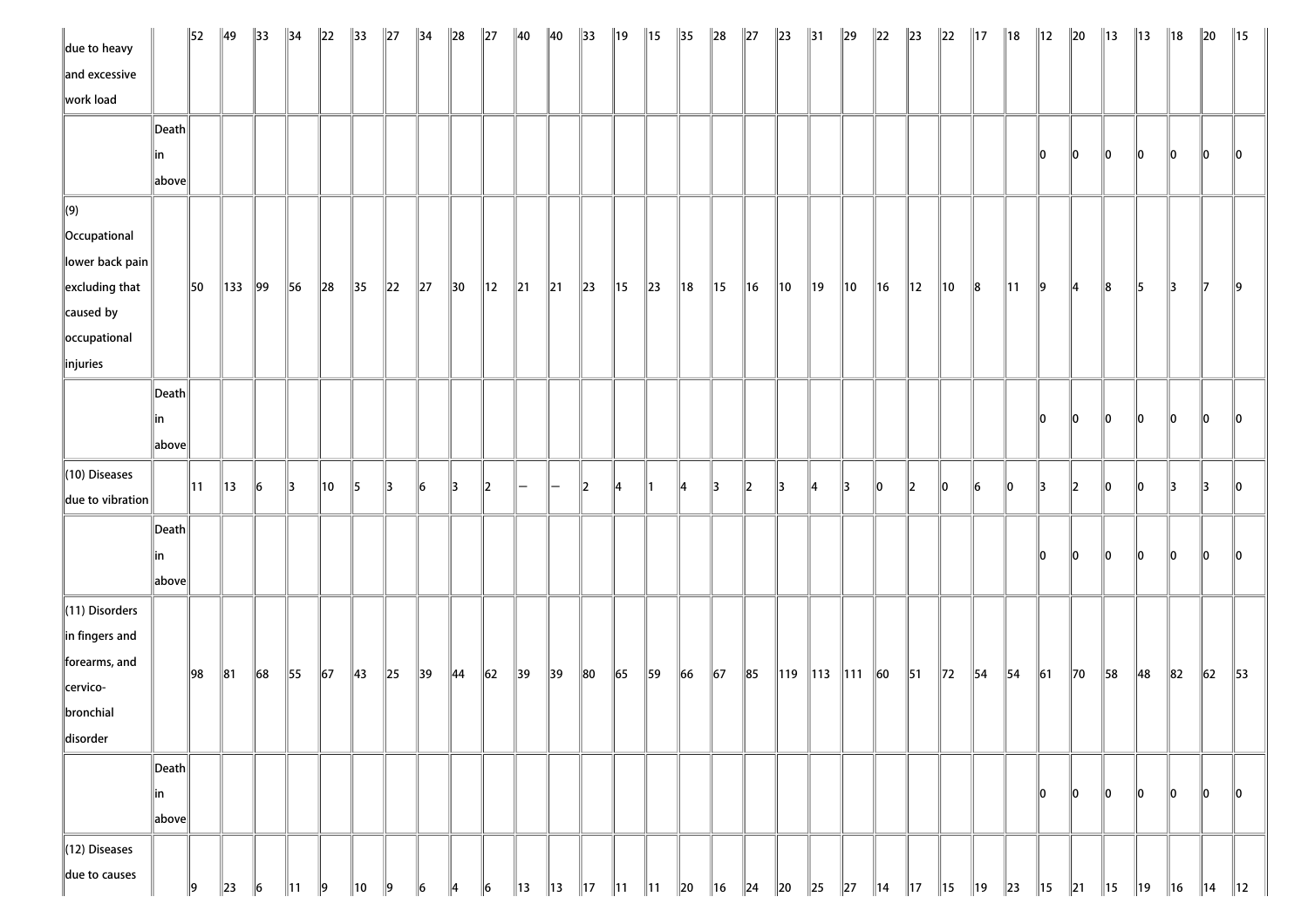| $\ $ other than (8)       |       |    |                |                |         |              |       |                                               |                |    |                                                                                                                        |                          |    |                |    |               |               |                |           |    |               |           |               |    |                |                      |               |                       |                |         |            |                |                |                          |
|---------------------------|-------|----|----------------|----------------|---------|--------------|-------|-----------------------------------------------|----------------|----|------------------------------------------------------------------------------------------------------------------------|--------------------------|----|----------------|----|---------------|---------------|----------------|-----------|----|---------------|-----------|---------------|----|----------------|----------------------|---------------|-----------------------|----------------|---------|------------|----------------|----------------|--------------------------|
| $\ $ to (11)              |       |    |                |                |         |              |       |                                               |                |    |                                                                                                                        |                          |    |                |    |               |               |                |           |    |               |           |               |    |                |                      |               |                       |                |         |            |                |                |                          |
|                           | Death |    |                |                |         |              |       |                                               |                |    |                                                                                                                        |                          |    |                |    |               |               |                |           |    |               |           |               |    |                |                      |               |                       |                |         |            |                |                |                          |
|                           | in    |    |                |                |         |              |       |                                               |                |    |                                                                                                                        |                          |    |                |    |               |               |                |           |    |               |           |               |    |                |                      |               | 10                    | 10             | 10      | 10         | 10             | $\parallel$ 0  | 10                       |
|                           | above |    |                |                |         |              |       |                                               |                |    |                                                                                                                        |                          |    |                |    |               |               |                |           |    |               |           |               |    |                |                      |               |                       |                |         |            |                |                |                          |
| $\parallel$ (13) Anoxia   |       | 15 | $\parallel$ 14 | $\ 8$          | ∥9      | $\mathbb{I}$ | $\ 8$ | 15                                            | $\parallel$ 8  | 17 | 13                                                                                                                     | $\parallel$ <sub>2</sub> | 2  | 6              | 15 | 15            | $\parallel$ 3 | 14             | 13        | 6  | $\parallel$ 3 | $\vert$ 6 | 5             | 10 | $\vert$ 6      | $\ 2\ $              | 8             | 14                    | 2              | 13      | 13         | 5              | 10             | 117                      |
|                           | Death |    |                |                |         |              |       |                                               |                |    |                                                                                                                        |                          |    |                |    |               |               |                |           |    |               |           |               |    |                |                      |               |                       |                |         |            |                |                |                          |
|                           | in    |    |                |                |         |              |       |                                               |                |    |                                                                                                                        |                          |    |                |    |               |               |                |           |    |               |           |               |    |                |                      |               | ∥1                    | $\ 2\ $        | 11      | 13         | $\parallel 4$  | $ 0\rangle$    | 15                       |
|                           | above |    |                |                |         |              |       |                                               |                |    |                                                                                                                        |                          |    |                |    |               |               |                |           |    |               |           |               |    |                |                      |               |                       |                |         |            |                |                |                          |
| $\ $ (14) Diseases        |       |    |                |                |         |              |       |                                               |                |    |                                                                                                                        |                          |    |                |    |               |               |                |           |    |               |           |               |    |                |                      |               |                       |                |         |            |                |                |                          |
| $\ $ due to chemical $\ $ |       |    |                |                |         |              |       |                                               |                |    |                                                                                                                        |                          |    |                |    |               |               |                |           |    |               |           |               |    |                |                      |               |                       |                |         |            |                |                |                          |
| substances                |       |    |                |                |         |              |       | 188   152   170   198   176   195   203   161 |                |    | 152   190   108   108   138   129   143   142   148   156   171   130   104   92                                       |                          |    |                |    |               |               |                |           |    |               |           |               |    | 115   120   95 |                      | ∥91           |                       | 102   118   97 |         | $\vert$ 95 | $\ 123\ $      | $\ 109\ 111\ $ |                          |
| $\ $ (excluding           |       |    |                |                |         |              |       |                                               |                |    |                                                                                                                        |                          |    |                |    |               |               |                |           |    |               |           |               |    |                |                      |               |                       |                |         |            |                |                |                          |
| $\ $ cancer)              |       |    |                |                |         |              |       |                                               |                |    |                                                                                                                        |                          |    |                |    |               |               |                |           |    |               |           |               |    |                |                      |               |                       |                |         |            |                |                |                          |
|                           | Death |    |                |                |         |              |       |                                               |                |    |                                                                                                                        |                          |    |                |    |               |               |                |           |    |               |           |               |    |                |                      |               |                       |                |         |            |                |                |                          |
|                           | in    |    |                |                |         |              |       |                                               |                |    |                                                                                                                        |                          |    |                |    |               |               |                |           |    |               |           |               |    |                |                      |               | 16                    | $\mathbb{I}$   | 6       | $\vert$ 6  | $\ 9\ $        | $\vert$ 6      | $\parallel$ <sub>2</sub> |
|                           | above |    |                |                |         |              |       |                                               |                |    |                                                                                                                        |                          |    |                |    |               |               |                |           |    |               |           |               |    |                |                      |               |                       |                |         |            |                |                |                          |
| $\ $ (15)                 |       |    |                |                |         |              |       |                                               |                |    |                                                                                                                        |                          |    |                |    |               |               |                |           |    |               |           |               |    |                |                      |               |                       |                |         |            |                |                |                          |
| $\ $ Pneumoconiosis $\ $  |       |    |                |                |         |              |       |                                               |                |    |                                                                                                                        |                          |    |                |    |               |               |                |           |    |               |           |               |    |                |                      |               |                       |                |         |            |                |                |                          |
| $\parallel$ and           |       |    |                |                |         |              |       |                                               |                |    | 332  351  300  289  289  246  272  308  326  314  343  343  319  289  262  244  249  258  289  211  176  190  191  161 |                          |    |                |    |               |               |                |           |    |               |           |               |    |                | 131   117   106   93 |               |                       |                | 78      | $\ 87$     | $\parallel$ 75 | $\vert$ 76     | 52                       |
| complications             |       |    |                |                |         |              |       |                                               |                |    |                                                                                                                        |                          |    |                |    |               |               |                |           |    |               |           |               |    |                |                      |               |                       |                |         |            |                |                |                          |
| $\ $ (only absent)        |       |    |                |                |         |              |       |                                               |                |    |                                                                                                                        |                          |    |                |    |               |               |                |           |    |               |           |               |    |                |                      |               |                       |                |         |            |                |                |                          |
| $\ $ (16) Diseases        |       |    |                |                |         |              |       |                                               |                |    |                                                                                                                        |                          |    |                |    |               |               |                |           |    |               |           |               |    |                |                      |               |                       |                |         |            |                |                |                          |
| $\parallel$ due to        |       | 2  | $\parallel$ 1  | $\parallel$ 11 | $\ 2\ $ | $\ 8$        | 15    | 16                                            | $\parallel$ 17 | 15 | 15                                                                                                                     | $\vert$ 9                | ∥9 | $\parallel$ 41 | 2  | $\parallel$ 3 | $\vert$ 6     | $\parallel$ 12 | $\vert$ 6 | 14 | 49            | $\vert$ 6 | $\parallel$ 3 | 5  | $\parallel$ 17 | $\parallel$ 4        | $\parallel$ 3 | $\vert$ <sub>24</sub> | $\parallel$ 3  | $\ 2\ $ | $\vert$ 6  | ∥9             | $\vert$ 6      | 366                      |
| pathogenic                |       |    |                |                |         |              |       |                                               |                |    |                                                                                                                        |                          |    |                |    |               |               |                |           |    |               |           |               |    |                |                      |               |                       |                |         |            |                |                |                          |
| organisms                 |       |    |                |                |         |              |       |                                               |                |    |                                                                                                                        |                          |    |                |    |               |               |                |           |    |               |           |               |    |                |                      |               |                       |                |         |            |                |                |                          |
|                           | Death |    |                |                |         |              |       |                                               |                |    |                                                                                                                        |                          |    |                |    |               |               |                |           |    |               |           |               |    |                |                      |               |                       |                |         |            |                |                |                          |
|                           | in    |    |                |                |         |              |       |                                               |                |    |                                                                                                                        |                          |    |                |    |               |               |                |           |    |               |           |               |    |                |                      |               | 10                    | 10             | 10      | 10         | 10             | 10             | $\parallel$ 2            |
|                           | above |    |                |                |         |              |       |                                               |                |    |                                                                                                                        |                          |    |                |    |               |               |                |           |    |               |           |               |    |                |                      |               |                       |                |         |            |                |                |                          |
| $\ $ (16)-2               |       |    |                |                |         |              |       |                                               |                |    |                                                                                                                        |                          |    |                |    |               |               |                |           |    |               |           |               |    |                |                      |               |                       |                |         |            |                |                |                          |
| Occupational              |       |    |                |                |         |              |       |                                               |                |    |                                                                                                                        |                          |    |                |    |               |               |                |           |    |               |           |               |    |                |                      |               |                       |                |         |            |                |                |                          |
| Diseases due to           |       |    |                |                |         |              |       |                                               |                |    |                                                                                                                        |                          |    |                |    |               |               |                |           |    |               |           |               |    |                |                      |               |                       |                |         |            |                |                |                          |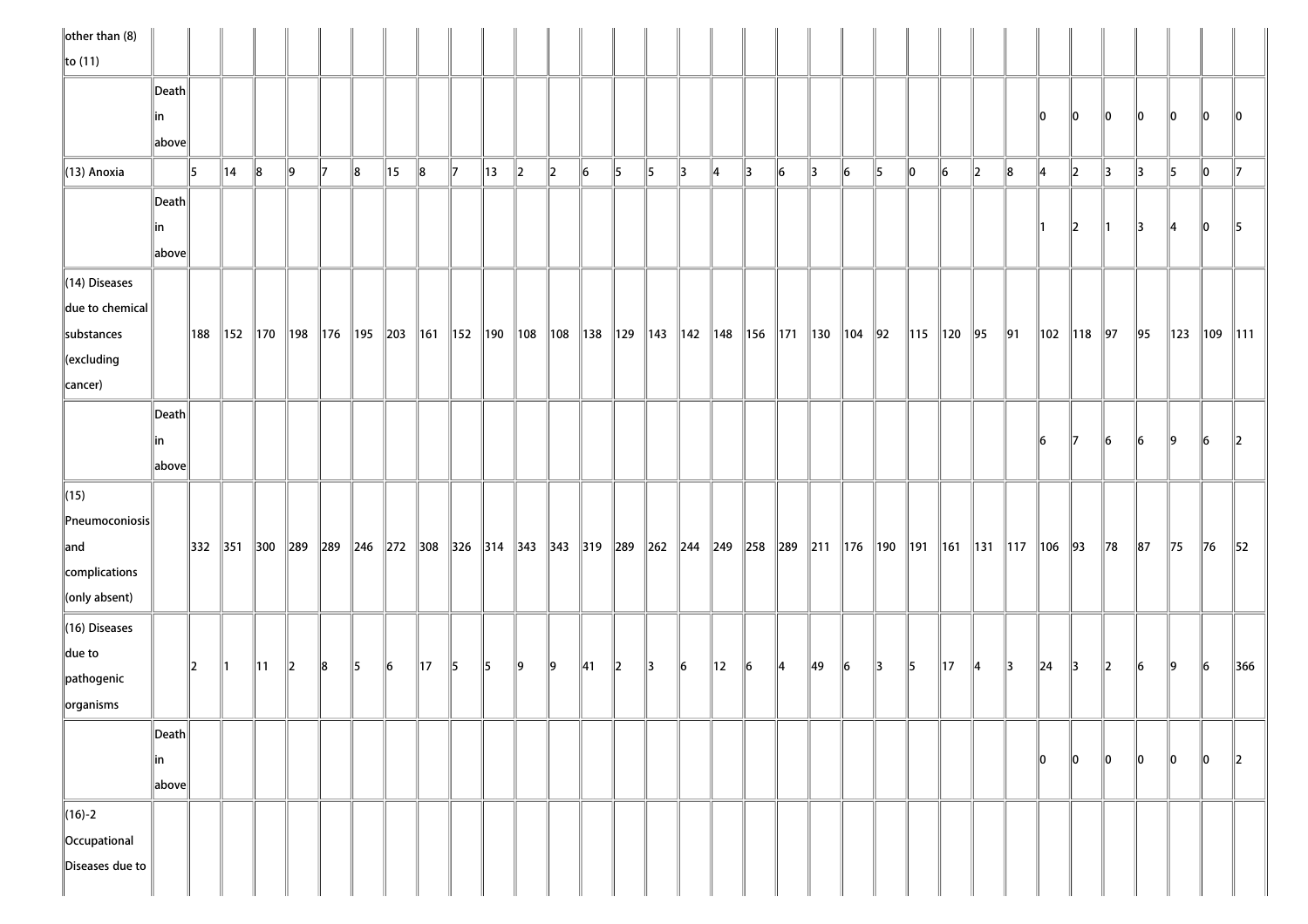| COVID-19 in            |       |         |  |    |               |    |    |               |     |               |                          |                          |  |    |               |    |             |    |               |               |    |               |               |                 |          |          |                |                |           |                |           | $\parallel$ 345 |
|------------------------|-------|---------|--|----|---------------|----|----|---------------|-----|---------------|--------------------------|--------------------------|--|----|---------------|----|-------------|----|---------------|---------------|----|---------------|---------------|-----------------|----------|----------|----------------|----------------|-----------|----------------|-----------|-----------------|
| above in above         |       |         |  |    |               |    |    |               |     |               |                          |                          |  |    |               |    |             |    |               |               |    |               |               |                 |          |          |                |                |           |                |           |                 |
| $\ $ pathogenic        |       |         |  |    |               |    |    |               |     |               |                          |                          |  |    |               |    |             |    |               |               |    |               |               |                 |          |          |                |                |           |                |           |                 |
| $\left\Vert$ organisms |       |         |  |    |               |    |    |               |     |               |                          |                          |  |    |               |    |             |    |               |               |    |               |               |                 |          |          |                |                |           |                |           |                 |
|                        | Death |         |  |    |               |    |    |               |     |               |                          |                          |  |    |               |    |             |    |               |               |    |               |               |                 |          |          |                |                |           |                |           |                 |
|                        | ∥in   |         |  |    |               |    |    |               |     |               |                          |                          |  |    |               |    |             |    |               |               |    |               |               |                 |          |          |                |                |           |                |           | $\overline{2}$  |
|                        | above |         |  |    |               |    |    |               |     |               |                          |                          |  |    |               |    |             |    |               |               |    |               |               |                 |          |          |                |                |           |                |           |                 |
| $\ $ (17) Cancer due   |       |         |  |    |               |    |    |               |     |               |                          |                          |  |    |               |    |             |    |               |               |    |               |               |                 |          |          |                |                |           |                |           |                 |
| $\ $ to ionizing       |       |         |  |    |               |    |    |               | $-$ | $\parallel$ 0 | $\overline{\phantom{m}}$ |                          |  |    |               | 10 | 10          | 10 | $\ 0\ $       | $\parallel$ 0 | 10 | $\parallel$ 0 | llo.          | llo.            | 10       | <b>O</b> | 10             | 10             | <b>O</b>  | $\ 0\ $        | 10        | 10              |
| radiation              |       |         |  |    |               |    |    |               |     |               |                          |                          |  |    |               |    |             |    |               |               |    |               |               |                 |          |          |                |                |           |                |           |                 |
|                        | Death |         |  |    |               |    |    |               |     |               |                          |                          |  |    |               |    |             |    |               |               |    |               |               |                 |          |          |                |                |           |                |           |                 |
|                        | ∥in   |         |  |    |               |    |    |               |     |               |                          |                          |  |    |               |    |             |    |               |               |    |               |               |                 |          | ∥o       | 10             | $ 0\rangle$    | 10        | $\ 0\ $        | 10        | $ 0\rangle$     |
|                        | above |         |  |    |               |    |    |               |     |               |                          |                          |  |    |               |    |             |    |               |               |    |               |               |                 |          |          |                |                |           |                |           |                 |
| $\ $ (18) Cancer due   |       |         |  |    |               |    |    |               |     |               |                          |                          |  |    |               |    |             |    |               |               |    |               |               |                 |          |          |                |                |           |                |           |                 |
| $\ $ to chemical       |       | $\ 2\ $ |  | 14 | $\mathbb{I}2$ | 15 | 16 | $\parallel$ 2 | -   | 10            |                          |                          |  | 12 | $\parallel$ 2 | ∥1 | $ 2\rangle$ | 10 | $\parallel$ 3 | $\parallel$ 3 | 14 | $\parallel$ 2 |               |                 | 2        | 11.      | $\mathsf{I}1$  | $\parallel$ 1  | 10        | <b>O</b>       | ∥1        | 10              |
| substances             |       |         |  |    |               |    |    |               |     |               |                          |                          |  |    |               |    |             |    |               |               |    |               |               |                 |          |          |                |                |           |                |           |                 |
|                        | Death |         |  |    |               |    |    |               |     |               |                          |                          |  |    |               |    |             |    |               |               |    |               |               |                 |          |          |                |                |           |                |           |                 |
|                        | ∥in   |         |  |    |               |    |    |               |     |               |                          |                          |  |    |               |    |             |    |               |               |    |               |               |                 |          | 10       | 10             | <b>O</b>       | <b>O</b>  | $\ 0\ $        | 10        | 10              |
|                        | above |         |  |    |               |    |    |               |     |               |                          |                          |  |    |               |    |             |    |               |               |    |               |               |                 |          |          |                |                |           |                |           |                 |
| $\ $ (19) Cancer due   |       |         |  |    |               |    |    |               |     |               |                          |                          |  |    |               |    |             |    |               |               |    |               |               |                 |          |          |                |                |           |                |           |                 |
| to causes other        |       |         |  |    |               |    |    |               |     |               |                          |                          |  |    |               |    |             |    |               |               |    |               |               |                 |          |          |                |                |           |                |           |                 |
| than $(17)$ and        |       |         |  |    |               |    |    |               | $-$ | 10            | $\overline{\phantom{m}}$ | $\overline{\phantom{m}}$ |  |    |               | 10 | 10          | 10 | <b>O</b>      | $\parallel$ 0 | 10 | $\parallel$ 1 | $\parallel$ 0 | $\mathsf{I}$ lo | <b>O</b> | <b>O</b> | 10             | <b>O</b>       | <b>O</b>  | $\ 0\ $        | llo.      | 10              |
| $\ $ (18)              |       |         |  |    |               |    |    |               |     |               |                          |                          |  |    |               |    |             |    |               |               |    |               |               |                 |          |          |                |                |           |                |           |                 |
|                        | Death |         |  |    |               |    |    |               |     |               |                          |                          |  |    |               |    |             |    |               |               |    |               |               |                 |          |          |                |                |           |                |           |                 |
|                        | ∥in   |         |  |    |               |    |    |               |     |               |                          |                          |  |    |               |    |             |    |               |               |    |               |               |                 |          | 10       | 10             | <b>O</b>       | 10        | <b>O</b>       | 10        | 10              |
|                        | above |         |  |    |               |    |    |               |     |               |                          |                          |  |    |               |    |             |    |               |               |    |               |               |                 |          |          |                |                |           |                |           |                 |
| $\parallel$ (20)       |       |         |  |    |               |    |    |               |     |               |                          |                          |  |    |               |    |             |    |               |               |    |               |               |                 |          |          |                |                |           |                |           |                 |
| Cerebrovascular        |       |         |  |    |               |    |    |               |     |               |                          |                          |  |    |               |    |             |    |               |               |    |               |               |                 |          |          |                |                |           |                |           |                 |
| disease, heart         |       |         |  |    |               |    |    |               |     |               |                          |                          |  |    |               |    |             |    |               |               |    |               |               |                 |          |          |                |                |           |                |           |                 |
| disease, etc.          |       |         |  |    |               |    |    |               |     |               |                          |                          |  |    |               |    |             |    |               |               |    |               |               |                 |          | 17       | $\parallel$ 12 | $\parallel$ 11 | $\vert$ 6 | $\parallel$ 12 | $\vert$ 6 | $\ 2\ $         |
| $\ $ due to            |       |         |  |    |               |    |    |               |     |               |                          |                          |  |    |               |    |             |    |               |               |    |               |               |                 |          |          |                |                |           |                |           |                 |
| overwork               |       |         |  |    |               |    |    |               |     |               |                          |                          |  |    |               |    |             |    |               |               |    |               |               |                 |          |          |                |                |           |                |           |                 |
|                        |       |         |  |    |               |    |    |               |     |               |                          |                          |  |    |               |    |             |    |               |               |    |               |               |                 |          |          |                |                |           |                |           |                 |